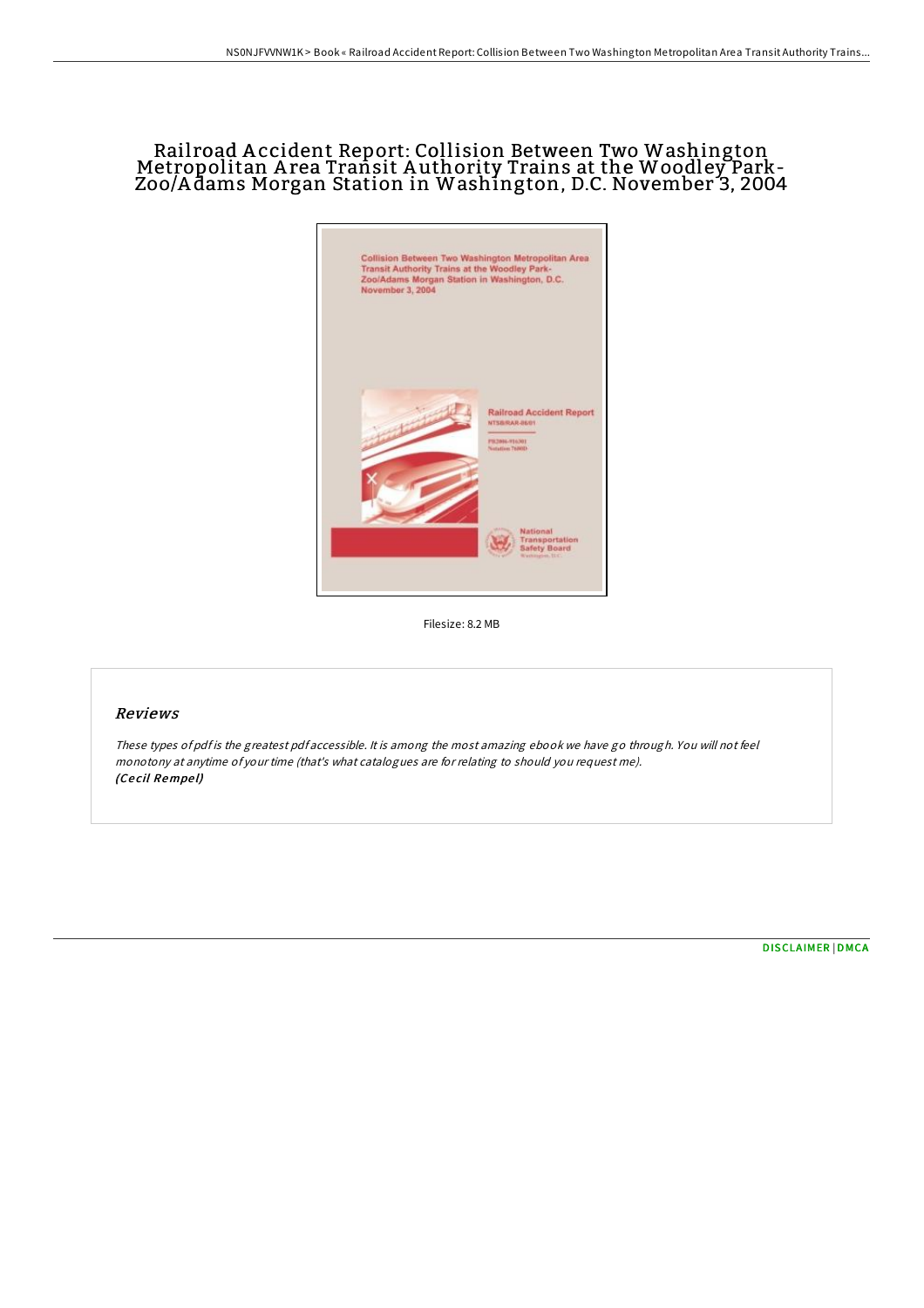### RAILROAD ACCIDENT REPORT: COLLISION BETWEEN TWO WASHINGTON METROPOLITAN AREA TRANSIT AUTHORITY TRAINS AT THE WOODLEY PARK-ZOO/ADAMS MORGAN STATION IN WASHINGTON, D.C. NOVEMBER 3, 2004



Createspace, United States, 2014. Paperback. Book Condition: New. 279 x 216 mm. Language: English . Brand New Book \*\*\*\*\* Print on Demand \*\*\*\*\*.On Wednesday, November 3, 2004, about 12:49 p.m., eastern standard time, Washington Metropolitan Area Transit Authority Metrorail train 703 collided with train 105 at the Woodley Park-Zoo/ Adams Morgan station in Washington, D.C. Train 703 was traveling outbound on the Red-Line segment of the Metrorail system and ascending the grade between the Woodley Park-Zoo/Adams Morgan and the Cleveland Park underground stations, when it rolled backwards about 2,246 feet and struck train 105 at a speed of about 36 mph. Train 703 was operating as a nonrevenue train; that is, it was not carrying passengers. Train 105, a revenue train, was in the process of discharging and loading passengers at the Woodley Park-Zoo/Adams Morgan station. There were about 70 passengers on board train 105. Some passengers had exited the train just before or during the collision. The District of Columbia Fire and Emergency Medical Service transported about 20 persons to local hospitals. Estimated property damages were \$3,463,183.

H Read Railroad Accident Report: Collision Between Two [Washing](http://almighty24.tech/railroad-accident-report-collision-between-two-w.html)ton Metropolitan Area Transit Authority Trains at the Woodley Park-Zoo/Adams Morgan Station in Washington, D.C. November 3, 2004 Online В Download PDF Railroad Accident Report: Collision Between Two [Washing](http://almighty24.tech/railroad-accident-report-collision-between-two-w.html)ton Metropolitan Area Transit Authority Trains at the Woodley Park-Zoo/Adams Morgan Station in Washington, D.C. November 3, 2004